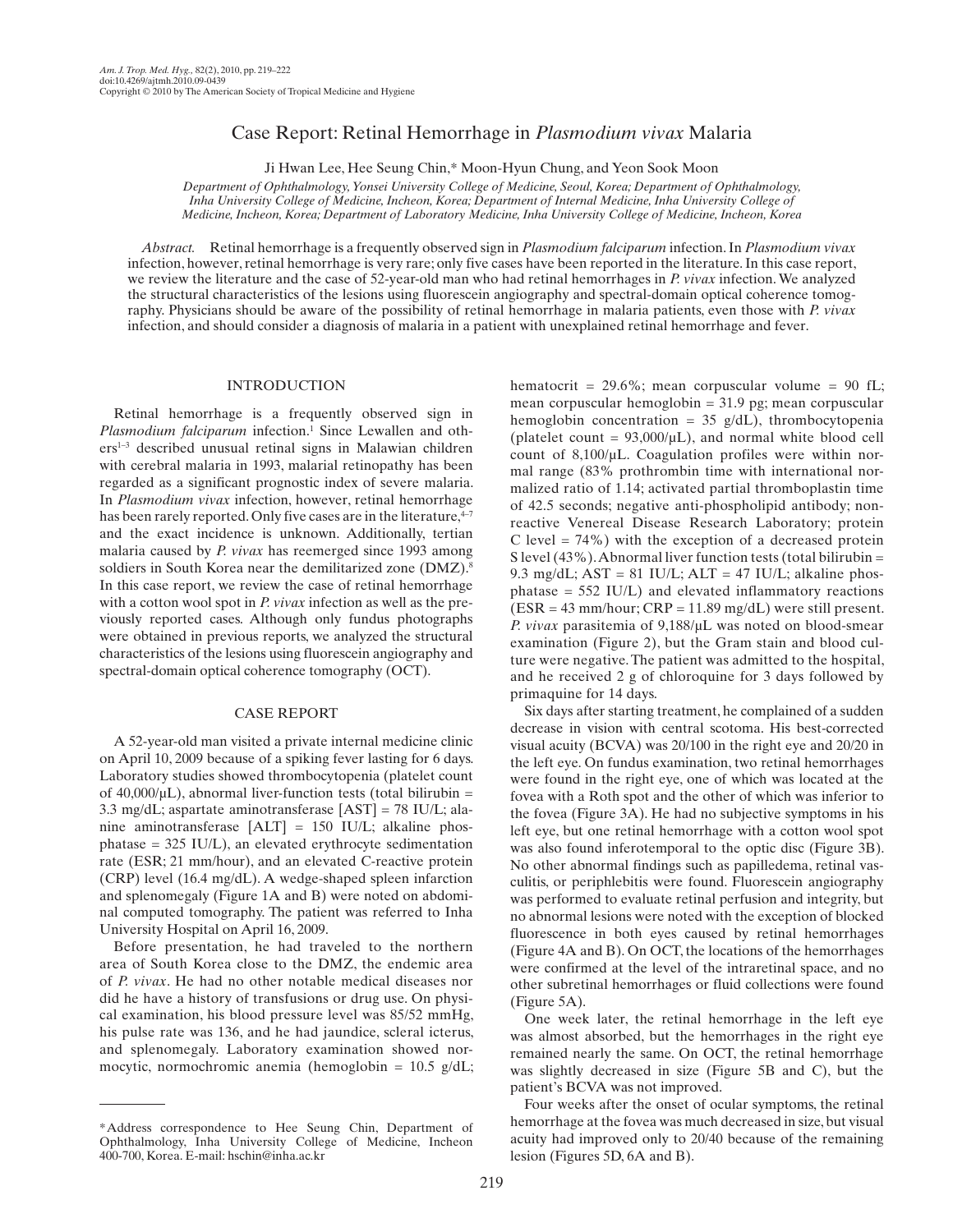

FIGURE 1. Contrast-enhanced abdominal computed tomography. ( **A** ) Wedge-shaped spleen infarction. ( **B** ) Splenomegaly.

## DISCUSSION

 Until the 1970s, tertian malaria caused by *P. vivax* was highly prevalent in South Korea.<sup>9</sup> Malaria infections decreased in the 1980s, and the last case in South Korea was reported in 1984. 8 In 1993, however, *P. vivax* infection reemerged in a young soldier near the DMZ.<sup>8</sup> Since then, the number of *P. vivax* infections has exploded, and outbreak areas have expanded to include Incheon (a western city) and Kangwha-gun (Kyonggi-do). 8 It is presumed that the reemergence of *P. vivax* in South Korea was caused by infected mosquitoes that had flown over from the northern part of the DMZ.<sup>8</sup>

 Malarial retinopathy occurs in around 60% of children with cerebral malaria and less commonly, in less severe forms of malaria. 3,10 It has been reported in a similar proportion of adults with severe malaria.<sup>11</sup> Fundus abnormalities are characteristic features of malarial retinopathy, and they consist of four distinct components: retinal hemorrhage, retinal whitening, vessel change, and papilledma.<sup>3</sup>

 Retinal hemorrhage is not uncommon; a previous study showed that retinal hemorrhage was present in 129 of 278 cerebral malaria patients (46%). 10 Since malarial retinopathy was described in Malawian children with cerebral malaria by



FIGURE 3. (A) Two retinal hemorrhages were found in the right eye, one of which was located at the fovea with a Roth spot and the other of which was inferior to the fovea.  $(B)$  In the left eye, one retinal hemorrhage with a cotton wool spot was also found inferotemporal to the optic disc. This figure appears in color at www.ajtmh.org.

Lewallen and others<sup>3</sup> in 1993, it has been presumed to be significantly associated with the severity of *P. falciparum* infection. $1-3$  Beare and others<sup>12</sup> proposed that the detection of malarial retinopathy be a candidate diagnostic test for cerebral malaria. Lewallen and others<sup>3</sup> suggested that children with cerebral malaria should be categorized according to their ocular fundus findings, because bedside characterization of malarial retinopathy allows for identification of the patients who require further diagnostic evaluation and intensive intervention. *P. vivax* infection and retinal hemorrhage, however, have been rarely reported (only five cases in the literature), and the exact incidence number is unknown (Table 1). $4-7$ 

 Our case represents the sixth report of retinal hemorrhage and the first report of a cotton wool spot in *P. vivax* infection. Only fundus photographs have been previously recorded in the literature. However, we also obtained fluorescein angiography and OCT images in this case (Figures 4 and 5), the first reported with angiographic and OCT images obtained in *P. vivax* infection. OCT is a non-invasive optical-signal acquisition and processing method that allows *in vivo* imaging of retina and optic nerve head.<sup>13</sup> We confirmed that the retinal hemorrhages were located in the superficial layer of the retina using these images. The cotton wool spot seen along with the retinal hemorrhage in the left eye is also the first to be reported in *P. vivax* malaria. The cotton wool spot, a disorder in axonal transport, is thought to be developed because of the localized ischemia of retina or as a boundary sentinel of retinal ischemia. 14 It is worth noting, because this cotton wool spot suggests a microcirculatory problem in the presumed



FIGURE 2. Peripheral blood smears showing two ring forms of trophozoite, one schizont, and one mature macrogametocyte of *Plasmodium vivax* (Wright-Giemsa stain, ×1,000). This figure appears in color at www.ajtmh.org.



FIGURE 4. Fluorescein angiography. (A and B) No abnormal lesions were noted except blocked fluorescence in both eyes caused by retinal hemorrhages.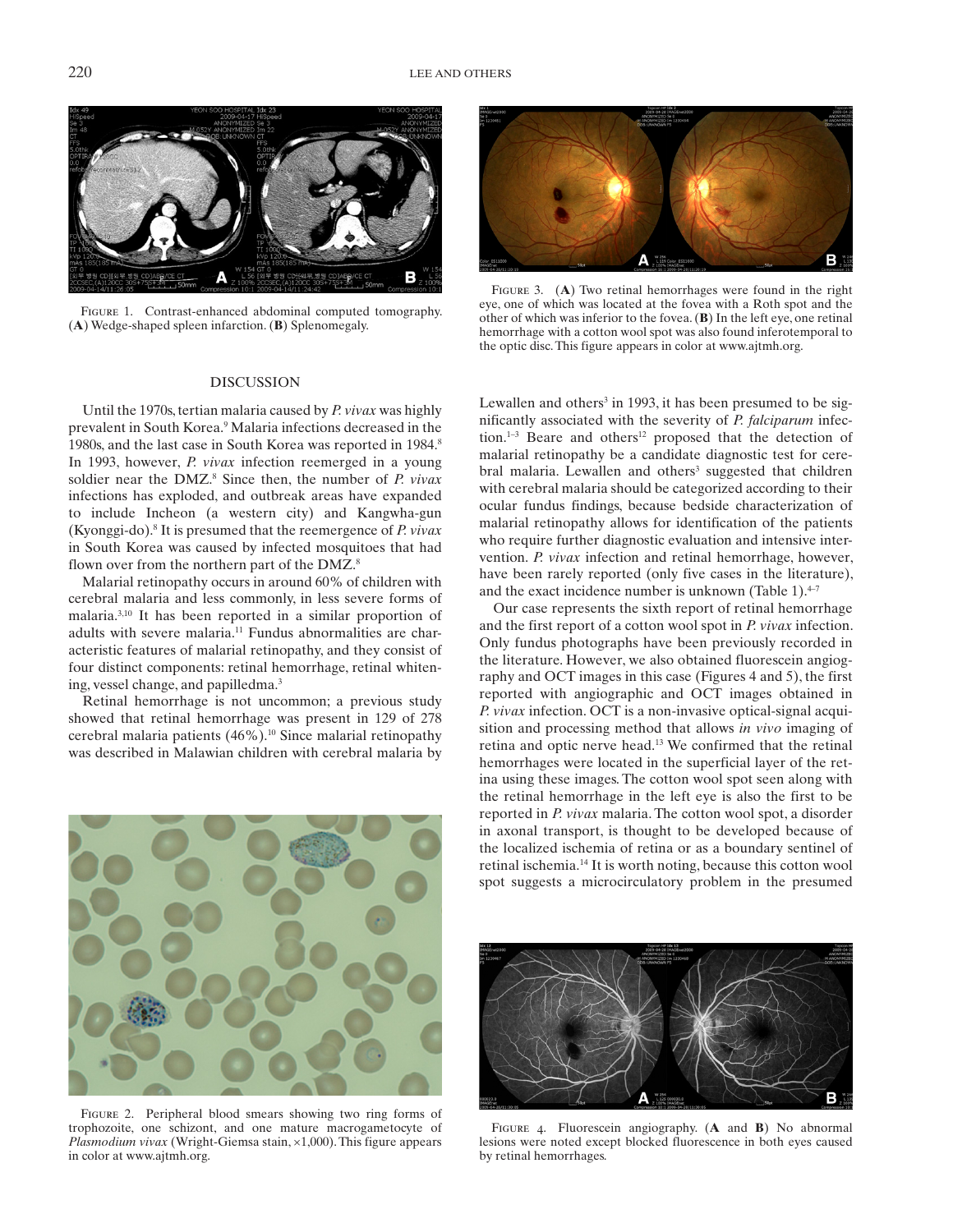

FIGURE 5. Spectral domain optical coherence tomography. (A) The locations of the hemorrhages were found to exist at the level of the intraretinal space, and no other subretinal hemorrhage or fluid collection was found. (**B** and **C**) A week later, the retinal hemorrhage was slightly decreased in size, but the patient's BCVA was not improved. ( **D** and **E** ) Four weeks after the onset of ocular symptoms, the retinal hemorrhage at the fovea was much decreased in size, but visual acuity had only improved to 20/40 because of the remaining lesion. This figure appears in color at www.ajtmh.org.

absence of sequestration. No other findings, such as cotton wool spot, papilledema, retinal whitening, or retinal vascular abnormalities, have been found in *P. vivax* infection, and this might be explained by the differences between *P. falciparum* and P. vivax.<sup>7</sup> However, it might also be attributable to differences in severity and frequency between *P. falciparum* and *P. vivax* .

 The six reported cases of retinal hemorrhages in *P. vivax* infection have all come from India or South Korea. Endemic prevalence of retinal hemorrhage in *P. vivax* infection might be present, and a prospective study about the causes is worth pursuing. However, it should always be remembered that there have only been a few cases reported, and more cases are needed to support this hypothesis.



FIGURE 6. Fundus photographs 4 weeks after the onset of ocular symptoms. (A and B) The retinal hemorrhage at the fovea was much decreased in size, but the patient's visual acuity had only improved to 20/40 because of the remaining lesion. This figure appears in color at www.ajtmh.org.

 The mechanism of retinal hemorrhage is uncertain in *P. vivax* infection. Sequestration of parasitized red blood cells (RBC) and cytoadhesion with rosetting are key processes in *P. falciparum* patients.<sup>15</sup> In *P. vivax*, however, sequestration has not been observed at present, although rosetting has been reported but rarely. 15,16 In addition, it is possible that accompanied thrombocytopenia and anemia could play a role in the development of retinal hemorrhage as a confounding or even a sole cause.

 Retinal hemorrhages in malaria patients are usually absorbed spontaneously, but a permanent decrease in visual acuity is possible in rare cases.<sup> $7,17$ </sup> In our case, the visual acuity of the right eye was decreased in spite of absorption of retinal hemorrhages at the fovea. There are similarities between this case and the case reported in 2002, because the fovea was involved, the retinal hemorrhage at the fovea lasted longer than other lesions did, and a permanent decrease in visual acuity was present. It can be presumed that hemotoxicity to the photoreceptor after disruption of tissue oxygenation could result in the failure of vision recovery. Thus, foveal involvement might be an important prognostic factor in predicting final visual outcome, and it needs more case collecting and analysis.

 The possibility of retinal hemorrhage should be considered in malaria patients, even in those with *P. vivax* infection, and the possibility of malaria also should be considered in a patient with unexplained retinal hemorrhage and fever. Prospective ophthalmologic studies associated with systemic evaluation by an internist could provide further information about the retinopathy of *P. vivax* .

| Ophthalmologic and laboratory findings in retinal hemorrhages in P. vivax infection |                           |                       |                       |                |                        |                         |
|-------------------------------------------------------------------------------------|---------------------------|-----------------------|-----------------------|----------------|------------------------|-------------------------|
| Year                                                                                | 1989                      | 1989                  | 1997                  | 1998           | 2002                   | 2009                    |
| Gender/age                                                                          | M/18                      | F/24                  | M/24                  | M/31           | M/22                   | M/52                    |
| Country                                                                             | India                     | India                 | South Korea           | South Korea    | South Korea            | South Korea             |
| Timing of hemorrhage                                                                | Before therapy            | NA.                   | Before therapy        | Before therapy | 1 day after<br>therapy | 6 days after<br>therapy |
| Level of hemorrhage                                                                 | Subhyaloid<br>pre-retinal | Retinal<br>subhyaloid | Retinal<br>subhyaloid | Retinal        | Retinal<br>subhyaloid  | Retinal                 |
| <b>Initial VA</b>                                                                   | 20/80                     | 20/80                 | NA                    | NA             | 20/800                 | 20/100                  |
| Duration                                                                            | 3 weeks                   | 6 weeks               | 5 month               | 1 week         | 3 weeks                | 1 month                 |
| Final VA                                                                            | 20/40                     | 20/30                 | Recovered             | Recovered      | 20/800                 | 20/40                   |
| Hemoglobin $(g/dL)$                                                                 | NA.                       | 9.4                   | 7.6                   | 9.6            | 10.0                   | 10.5                    |
| Platelet count $($ / $\mu$ L $)$                                                    | NA.                       | Normal                | 35,000                | 47,000         | 145,000                | 93,000                  |
| Parasitemia $($ / $\mu$ L $)$                                                       | NA.                       | NA                    | >100,000              | 7.000          | 57,000                 | 9,188                   |

| TARLE 1                                                                            |
|------------------------------------------------------------------------------------|
| Ophthalmologic and laboratory findings in retinal hemorrhages in P vivax infection |

 $NA = not available$